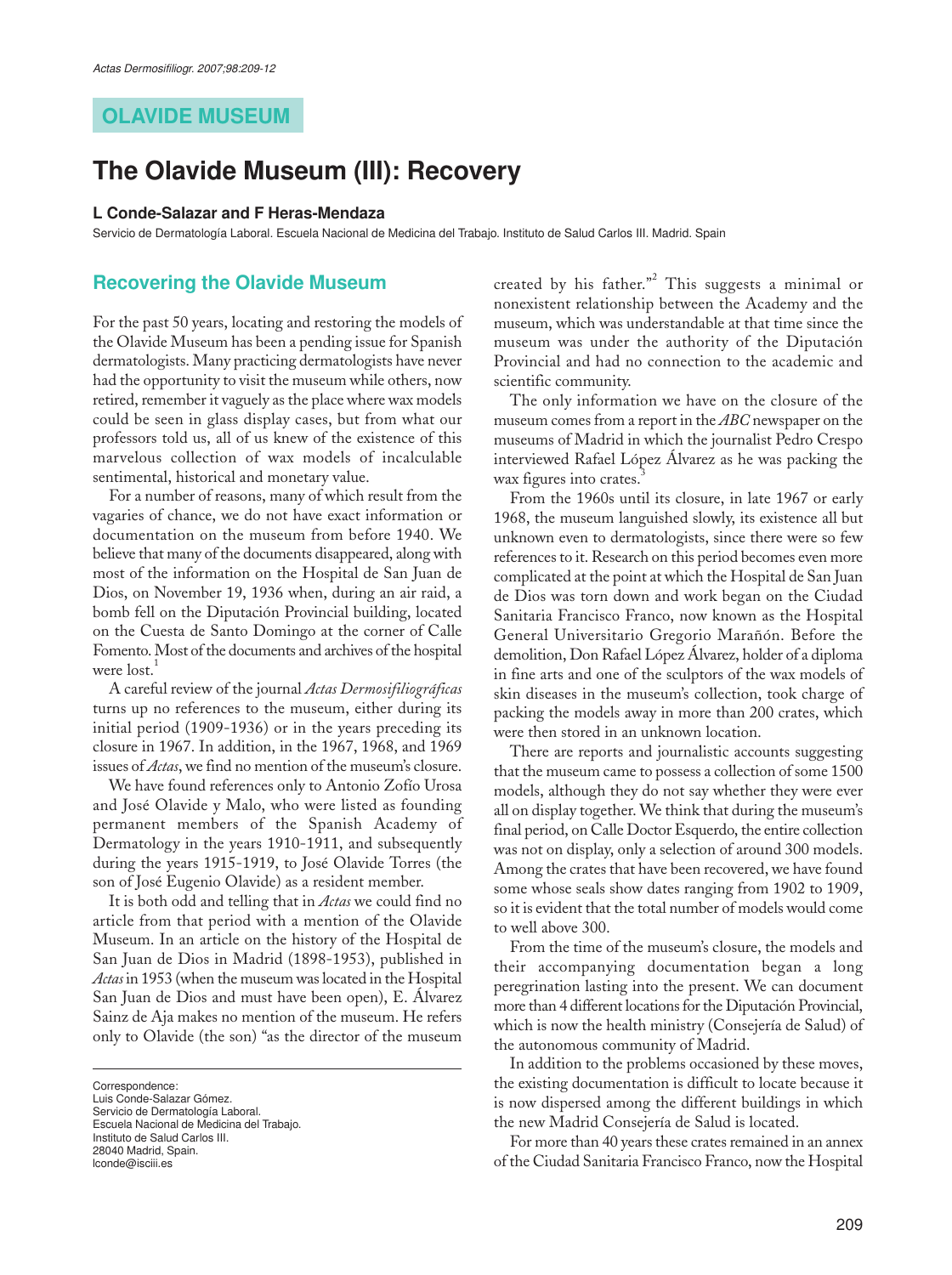Gregorio Marañón, where the former ministry of health was located, adjacent to the old maternity hospital. This space was considerably deteriorated and lacked the conditions necessary for the preservation of the wax models. In recent years, with the construction of the new maternity hospital at the same location, the models disappeared again.

| SaludMadrid<br>En el día de la fecha, el Dr. D. Luis Conde Salazar, en representación de la<br>Academia Española de Dermatología y Venerología (AEDV), se lleva las piezas<br>de Cera propiedad de la AEDV que estaban custodiadas en el Hospital.<br>Madrid, 27 de diciembre de 2005<br><b>ALLE: O DETTOOL</b><br>Dr. D. Luis Conde Salazar<br>Avda. Membridez Pelayo, 65<br>20009 MADRID<br>Tekhbno: 91 503 59 00<br>Fax: 91 574 46 69<br>Mot:00041<br>FACULTAD DE MEDICINA<br>UNIVERSIDAD COMPLUTENSE<br><b>TELEP. 3941578</b><br><b>FAX: 3941606</b><br>CIUDAD UNIVERSITARIA<br><b>GIROAD MADRID</b><br>MUSEO DE ANTROPOLOGIA<br><b>MEDICA Y FORENSE</b><br>ESCUELA DE MEDICINA LEGAL<br>DIRECTOR<br>Dr.<br>Luis Conde<br>Academia Española de DERMATOLOGÍA Y SIFILIOGRAFÍA<br>MADRID | <b>Hospital Infantil</b><br>Universitario Niño Jesús | Comunidad de Madrid |
|-------------------------------------------------------------------------------------------------------------------------------------------------------------------------------------------------------------------------------------------------------------------------------------------------------------------------------------------------------------------------------------------------------------------------------------------------------------------------------------------------------------------------------------------------------------------------------------------------------------------------------------------------------------------------------------------------------------------------------------------------------------------------------------------|------------------------------------------------------|---------------------|
|                                                                                                                                                                                                                                                                                                                                                                                                                                                                                                                                                                                                                                                                                                                                                                                           |                                                      |                     |
|                                                                                                                                                                                                                                                                                                                                                                                                                                                                                                                                                                                                                                                                                                                                                                                           |                                                      |                     |
|                                                                                                                                                                                                                                                                                                                                                                                                                                                                                                                                                                                                                                                                                                                                                                                           |                                                      |                     |
|                                                                                                                                                                                                                                                                                                                                                                                                                                                                                                                                                                                                                                                                                                                                                                                           |                                                      |                     |
|                                                                                                                                                                                                                                                                                                                                                                                                                                                                                                                                                                                                                                                                                                                                                                                           |                                                      |                     |
|                                                                                                                                                                                                                                                                                                                                                                                                                                                                                                                                                                                                                                                                                                                                                                                           |                                                      |                     |
|                                                                                                                                                                                                                                                                                                                                                                                                                                                                                                                                                                                                                                                                                                                                                                                           |                                                      |                     |
|                                                                                                                                                                                                                                                                                                                                                                                                                                                                                                                                                                                                                                                                                                                                                                                           |                                                      |                     |
|                                                                                                                                                                                                                                                                                                                                                                                                                                                                                                                                                                                                                                                                                                                                                                                           |                                                      |                     |
|                                                                                                                                                                                                                                                                                                                                                                                                                                                                                                                                                                                                                                                                                                                                                                                           |                                                      |                     |
|                                                                                                                                                                                                                                                                                                                                                                                                                                                                                                                                                                                                                                                                                                                                                                                           |                                                      |                     |
|                                                                                                                                                                                                                                                                                                                                                                                                                                                                                                                                                                                                                                                                                                                                                                                           |                                                      |                     |
|                                                                                                                                                                                                                                                                                                                                                                                                                                                                                                                                                                                                                                                                                                                                                                                           |                                                      |                     |
|                                                                                                                                                                                                                                                                                                                                                                                                                                                                                                                                                                                                                                                                                                                                                                                           |                                                      |                     |
|                                                                                                                                                                                                                                                                                                                                                                                                                                                                                                                                                                                                                                                                                                                                                                                           |                                                      |                     |
|                                                                                                                                                                                                                                                                                                                                                                                                                                                                                                                                                                                                                                                                                                                                                                                           |                                                      |                     |
|                                                                                                                                                                                                                                                                                                                                                                                                                                                                                                                                                                                                                                                                                                                                                                                           |                                                      |                     |
|                                                                                                                                                                                                                                                                                                                                                                                                                                                                                                                                                                                                                                                                                                                                                                                           |                                                      |                     |
|                                                                                                                                                                                                                                                                                                                                                                                                                                                                                                                                                                                                                                                                                                                                                                                           |                                                      |                     |
|                                                                                                                                                                                                                                                                                                                                                                                                                                                                                                                                                                                                                                                                                                                                                                                           |                                                      |                     |
|                                                                                                                                                                                                                                                                                                                                                                                                                                                                                                                                                                                                                                                                                                                                                                                           |                                                      |                     |
|                                                                                                                                                                                                                                                                                                                                                                                                                                                                                                                                                                                                                                                                                                                                                                                           |                                                      |                     |
|                                                                                                                                                                                                                                                                                                                                                                                                                                                                                                                                                                                                                                                                                                                                                                                           |                                                      |                     |
|                                                                                                                                                                                                                                                                                                                                                                                                                                                                                                                                                                                                                                                                                                                                                                                           |                                                      |                     |
|                                                                                                                                                                                                                                                                                                                                                                                                                                                                                                                                                                                                                                                                                                                                                                                           |                                                      |                     |
|                                                                                                                                                                                                                                                                                                                                                                                                                                                                                                                                                                                                                                                                                                                                                                                           |                                                      |                     |
|                                                                                                                                                                                                                                                                                                                                                                                                                                                                                                                                                                                                                                                                                                                                                                                           |                                                      |                     |
|                                                                                                                                                                                                                                                                                                                                                                                                                                                                                                                                                                                                                                                                                                                                                                                           |                                                      |                     |
|                                                                                                                                                                                                                                                                                                                                                                                                                                                                                                                                                                                                                                                                                                                                                                                           |                                                      |                     |
|                                                                                                                                                                                                                                                                                                                                                                                                                                                                                                                                                                                                                                                                                                                                                                                           |                                                      |                     |

Dr. José Manuel Reverte Coma, Director del Museo de Antropología Médica-<br>Forense, Paleopatología y Criminalística, nombrado Director y Conservador-Restaurador de las piezas del antiguo Museo Olavide por esa Academia Española de Dermatología y Sifiliografía,

EXPONE: Que hace dos años que la Comunidad de Madrid le solicitó que se hiciera cargo de la antigua Colección Olavide que pertenecía a la Academia Española de<br>Dermatología y Sifiliografía y que durante 40 años estuvo embalada en los sótanos<br>del Hospital Marañón desde que desapareció el Hospital de San donde se encontraban. Durante este período de tiempo se han restaurado muy aonae se encontraban. Durante este periodo de tiempo se han restaurado muy<br>laboriosamente, dado el mal estado en que se encontraba esta colección, hasta<br>200 piezas. Algunas están muy fragmentadas por lo que su restauración tiempo y trabajo.

.<br>De común acuerdo entre la Academia de Dermatología y Sifiliografía y este Museo de Antropología se ha preparado un proyecto que consistirá en la restauración de 50 piezas en uno o dos meses por el que la Academia abonaría (para<br>el pago de restauradores y material) 3.000 €. Después de este trabajo se podrá<br>continuar a ser posible a este ritmo hasta la total restaura Olavide. Con mi cordiales saludos

Dr. José Manuel Reverte Coma Director del Museo de Antropología Forense

Paleopatología y Criminología

Madrid 4 de noviembre de 2004

Documents relating to the recovery of the Olavide Museum models.

In the late 1980s the autonomous government of Madrid received a request to photograph some of the models in the old Hospital de San Juan de Dios for a thesis entitled "Contribución al estudio de D. José Eugenio de Olavide y su obra" ("Contribution to the Study of D. José Eugenio de Olavide and his Work"), by Jaime José Padrón Lleó, whose thesis supervisor was Professor Joaquín Calap Calatayud. At that point, Don Carlos Gasca Ferré, the head of the Servicio del Patrimonio y Asuntos Generales of the Servicio Madrileño de Salud, searched for and located some crates containing models that had been stored in the Madrid autonomous government building, close to the old maternity hospital, and gave permission to take the pictures required for the thesis.

In 1987, Professor Antonio García Pérez and Dr Pablo Lázaro organized an exhibit of some 20 wax models at the XI Iberian and Latin American Congress of Dermatology held in Madrid. Subsequently, in the late 1990s, Professor García Pérez and Dr Emilio del Río wrote several pieces on the history of dermatology in Madrid, the Hospital San Juan de Dios, and the Olavide Museum. These publications furnish much of the information on which our research is based. $5-11$ 

In 2002, the autonomous government of Madrid entrusted to Professor José Manuel Reverte (Director of the Museum of Medical and Forensic Anthropology of the Universidad Complutense in Madrid) a collection of models

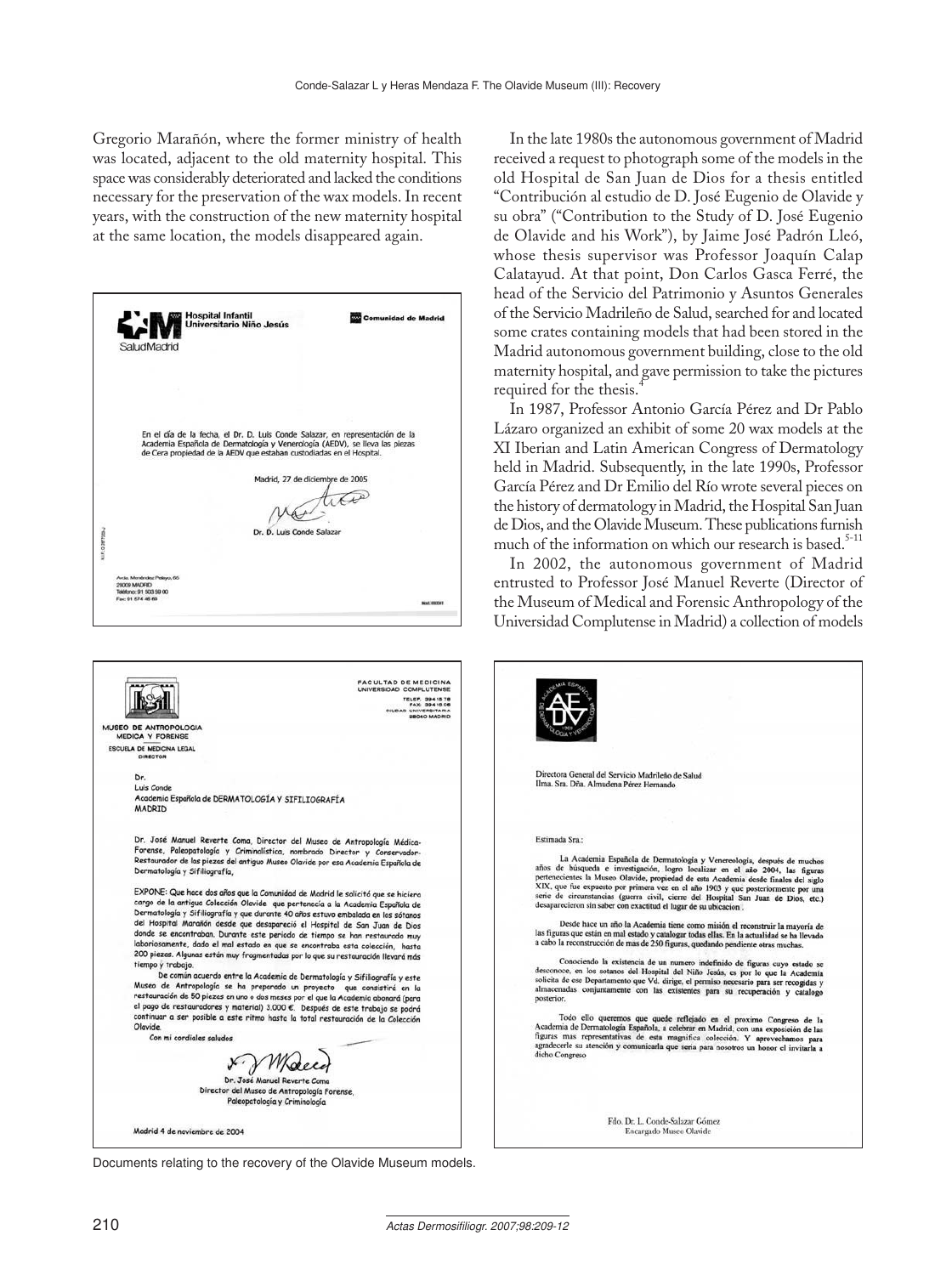

**Figure 1.** Warehouse of the Hospital del Niño Jesús where the crates were found on December 27, 2005.

to be restored. Professor Reverte's team (Amaya Maruri, Adriana Mora, and David Aranda) eventually restored more than 100 wax models.

In view of our knowledge of the existence of the models, and the longstanding friendship between one of us (Dr Conde-Salazar) and Professor José Manuel Reverte, a formal proposal for the restoration of the models was presented to the board of the Spanish Academy of Dermatology and Venereology (AEDV). The models were to be first restored by Professor Reverte's team, with funding from the Academy, which would then acquire title to them.

The bulk of the collection was still missing, but was later found thanks to information provided by Professor Reverte and the assistance of Don Carlos Gasca Ferré (autonomous government of Madrid): it was located in a storage area in the Hospital del Niño Jesús, where it had been moved 5 years earlier by the autonomous government of Madrid. At that time the warehouse was scheduled for demolition in order to permit the construction of new hospital services.

In this manner, on December 27, 2005, at the Hospital del Niño Jesús and with the invaluable assistance of Dr Antonio Torrelo, the 120 crates were enumerated and classified. The crates were of very different sizes, some more than 1.80 m tall. They were generally in good condition, although some were broken or open (Figure 1).

We had no idea what we would find in these crates. As a rule there were between 4 and 6 figures in each crate, but some crates also contained paintings, plaster molds, or statues of unknown origin (Figure 2).

Once all the crates had been classified, they were transferred by a company specializing in such removals (Gil Stauffer) to a storage facility in San Fernando de Henares appropriately equipped for the preservation of the models.

In February 2006 the board of the AEDV, with Professor José Luis Díaz Pérez as its president, agreed to hire the three restorers from Professor Reverte's team (Amaya Maruri, Adriana Mora and David Aranda) and approved the funds necessary to complete restoration of the models.



**Figure 2.** Opening of the crate in which the "Herpetic Woman" was found.



**Figure 3.** General view of the exhibit of recovered models during the XXXIV National Congress of Dermatology held in Madrid, Spain, May 24-27, 2006.

In 2006, during the XXXIV National Congress of the AEDV (Madrid, May 24-27), there was an exhibit of the 40 most characteristic of the models recovered and restored to date. The exhibit was a great success, and served to make the project to recover this treasure of our professional heritage known to Spanish dermatologists (Figure 3).